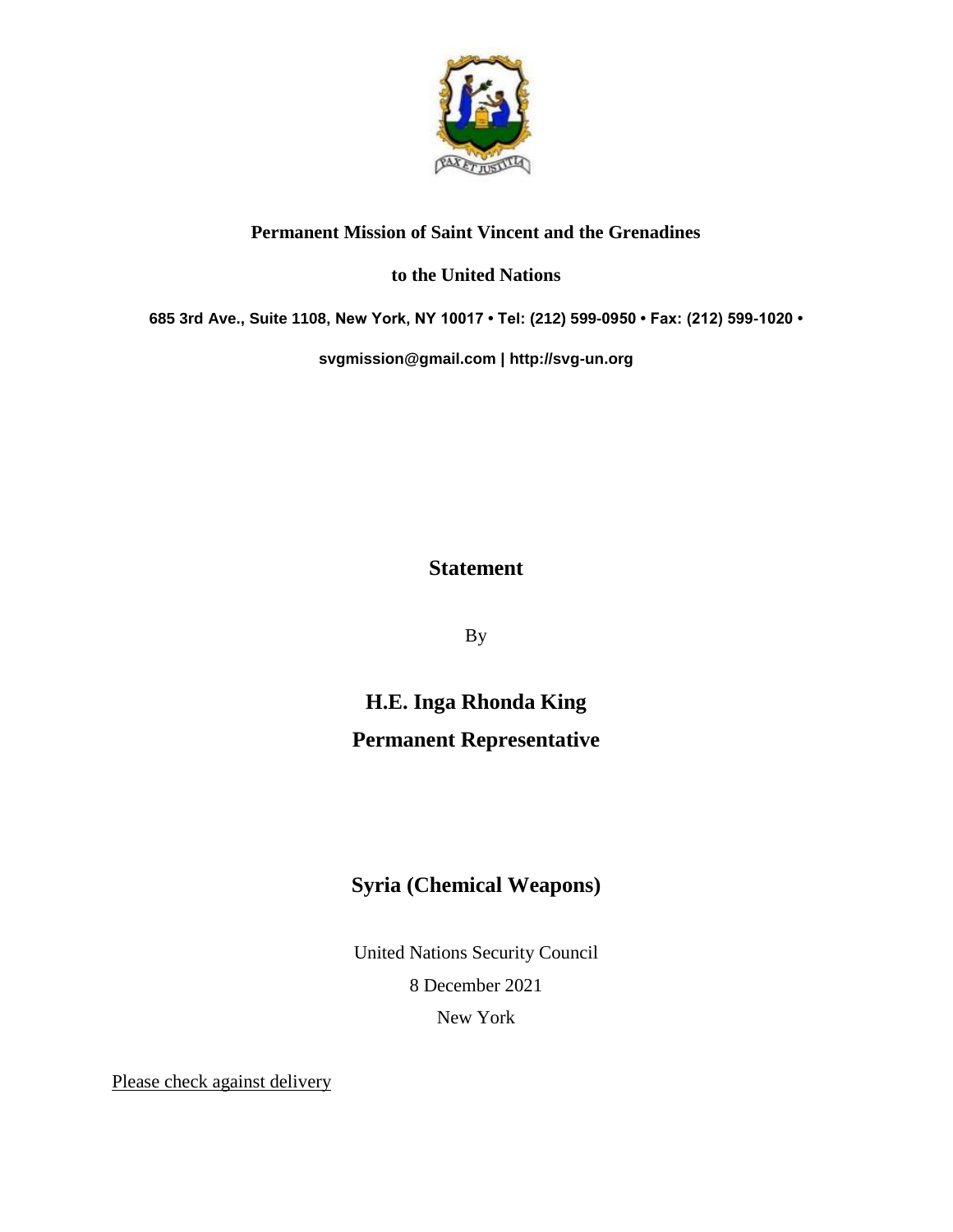Thank you, Mr. President. I also thank High Representative Nakamitsu for her usual informative briefing.

To begin, I will reiterate Saint Vincent and the Grenadines' well-established position that use of chemical weapons anywhere and by anyone and under any circumstances constitutes an abominable violation of international law. Chemical weapons do not discriminate between combatants and civilians and their effects are horrifying. Chemical weapons atrocities cannot be ignored, and impunity cannot be encouraged through inaction. Perpetrators must be held accountable. The development and use of chemical weapons undoubtedly remain a threat to international peace and security.

Accordingly, all allegations of the use of these reprehensible weapons ought to be given immediate attention and investigations must be comprehensive, impartial, transparent and in keeping with international best practices. As such, the Organization for the Prohibition of Chemical Weapons (OPCW) bears a great responsibility as the implementing body of the Chemical Weapons Convention. Its findings must be capable of withstanding rigorous scrutiny to promote and sustain international cooperation. The Organization must therefore be free of politicization. Further, the Conference of State Parties should pursue, as far as is possible, consensus-based decisions and make efforts to prevent polarization and divisiveness among states parties.

We deeply regret and remain concerned by the continued long-term lack of movement on this dossier. For far too long the gaps, inconsistencies and discrepancies in the initial declaration have remained unresolved. Yet, we are hopeful that dialogue between the parties will cultivate a spirit of cooperation to make much needed progress on all issues, including those related to the approval of visas for OPCW personnel. For this reason, we believe that the proposed in-person meeting between the OPCW Director-General and the Syrian Minister of Foreign Affairs and Expatriates is necessary and will assist in finding common ground and a constructive way forward. It should therefore be prioritized.